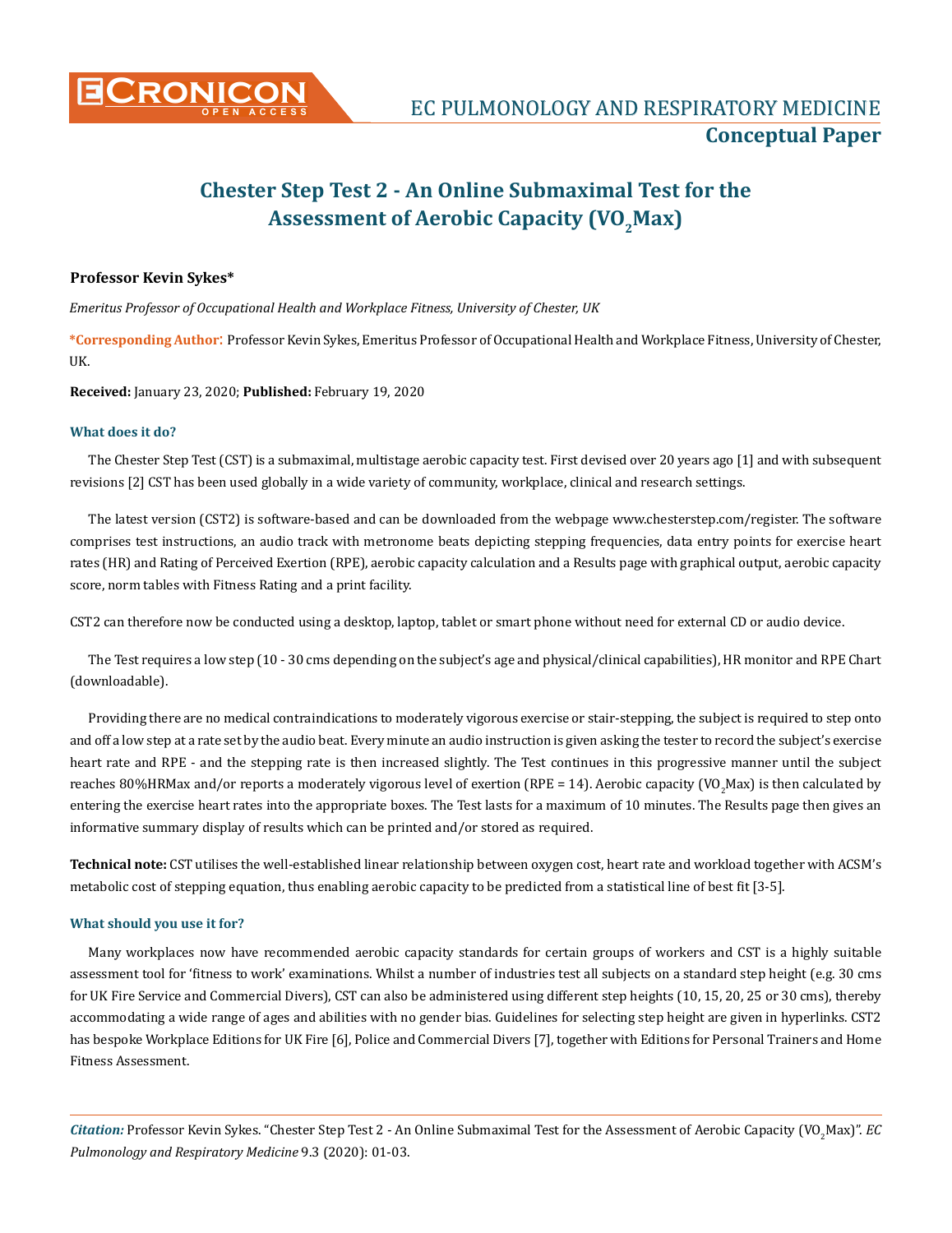Chester Step Test is also widely used in a variety clinical and rehabilitation settings - to monitor patient aerobic fitness, functional capacity, recovery levels, tolerance to specific levels of exercise stress, risk stratification and physical activity/exercise prescription [8]. The bespoke Cardiac Rehabilitation Edition is designed specifically for use in CR settings [9].

#### **Ease of use**

CST is straightforward to use. It is inexpensive, highly portable, easy to standardise and is a safely controlled submaximal test where heart rates and perceived exertion are monitored throughout. It is also highly repeatable, therefore ideal for test-retest scenarios.

### **Time to master**

CST is uncomplicated to setup and conduct. Nevertheless, as with any test with which the practitioner is unfamiliar, time should be taken to rehearse, fully understand the physiological principles of the prediction of aerobic capacity from submaximal heart rates and practice the Test to achieve best and most meaningful interpretation of results. The downloadable CST2 Manual is therefore a highly recommended reference read.

For organisations who request in-house staff training, a One-Day CPD Seminar delivered on-site by Professor Sykes is available. This ensures that all test administrators are fully confident and consistent in their approach, understanding and interpretation of results. Alternatively, an online learning course is available ([www.chesterstep.com/register](http://www.chesterstep.com/register)).

### **Pros and Cons**

CST is a simple, inexpensive test designed basically to assess aerobic capacity and overall Fitness Rating. However, as with all other submaximal fitness tests based on heart rate responses, the error margin is around 10 - 15%. Sources of error may include: variability in predicted HRMax, nerves and anxiety elevating exercise heart rates and inability to maintain correct stepping rhythm. CST is therefore best used in situations where a good estimate of aerobic capacity is required. However, it is not suited to scenarios where a precise measurement is essential. As the CST is highly reliable on a test-retest basis it is well suited to monitoring changes.

#### **Cost and where it can be obtained**

CST2 details and costs can be downloaded from the webpage: [www.chesterstep.com/register](http://www.chesterstep.com/register).

## **Bibliography**

- 1. Sykes K. "Chester Step Test". Assist Pubs. Chester (1998).
- 2. Sykes K. "Chester Step Test: Resource Pack (Version 4)". Cartwright Fitness, Chester (2010).
- 3. American College of Sports Medicine. "ACSM's Guidelines for Exercise Testing and Prescription". 7th Edition. Baltimore, Williams & Wilkins (2008).
- 4. Latin RW., *et al*. "Accuracy of the ACSM stair-stepping equation". *[Medicine and Science in Sports and Exercise](https://www.ncbi.nlm.nih.gov/pubmed/11581567)* 10 (2001): 1785-1787.
- 5. [Sykes K and Roberts A. "The Chester Step Test a simple yet effective tool for the prediction of aerobic capacity".](https://www.sciencedirect.com/science/article/abs/pii/S0031940604000574) *Physiotherapy* 90 [\(2004\): 183-188.](https://www.sciencedirect.com/science/article/abs/pii/S0031940604000574)
- 6. Chief Fire Officers Association. "Physical Fitness Tests". CFOA Pubs (2017).
- 7. [Health & Safety Executive. "The medical examination and assessment of commercial divers \(MA1\)". HSE Books \(2015\).](https://www.hse.gov.uk/pubns/ma1.htm)

Citation: Professor Kevin Sykes. "Chester Step Test 2 - An Online Submaximal Test for the Assessment of Aerobic Capacity (VO<sub>2</sub>Max)". *EC Pulmonology and Respiratory Medicine* 9.3 (2020): 01-03.

02